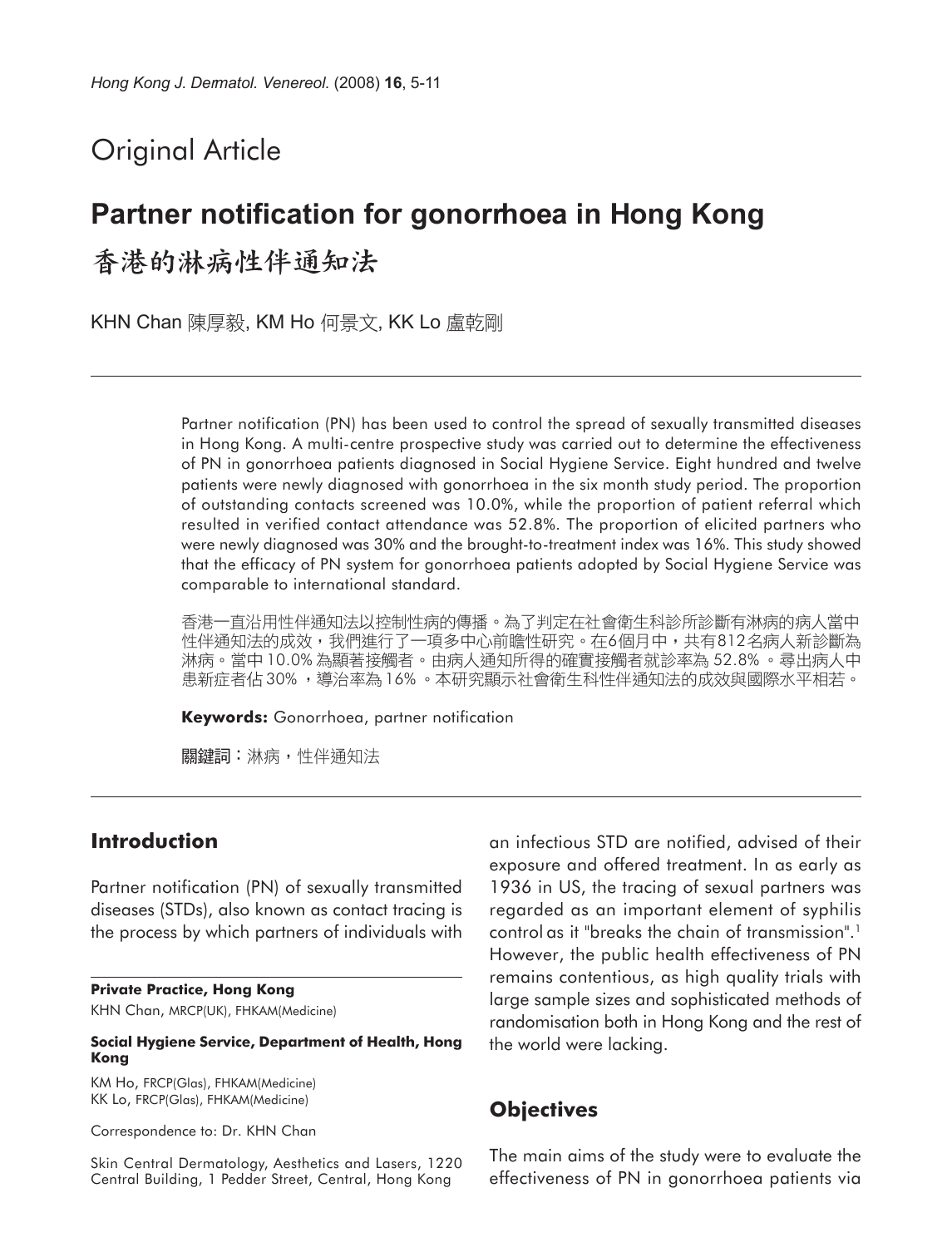patient referral by the Social Hygiene Service and to identify the key factors affecting the success of PN in this group of patients.

# **Method**

Patients newly diagnosed with gonorrhoea in all the eight Social Hygiene Clinics (SHCs) in Hong Kong (Chai Wan Social Hygiene Clinic, Wan Chai Male Social Hygiene Clinic, Wan Chai Female Social Hygiene Clinic, Yaumatei Male Social Hygiene Clinic, Yaumatei Female Social Hygiene Clinic, Yung Fung Shee Social Hygiene Clinic, Tuen Mun Social Hygiene Clinic and Fanling Integrated Treatment Centre) between 1st July 2005 and 31st December 2005 were included in the study. Gonorrhoea is defined either by a positive smear of exudates from the urethra, cervix or rectum showing polymorphs with intracellular gramnegative diplococci or culture using Thayer-Martin medium.

After a patient was diagnosed to have gonorrhoea, he/she was then given a PN note to pass on to his or her partner(s), inviting the partner to attend SHC for medical consultation on a voluntary basis. Data for PN outcomes were collected prospectively during follow-up sessions. The data were recorded on a structured data collection proforma and updated at each interview by the health advisors. The cut-off time for defining failure was set at four months after the STD diagnosis was first made.

This study used the following measures to evaluate the effectiveness of PN:

- *1. Proportion of outstanding contacts screened:* This is equal to the number of partners returned divided by the total number of partners referred plus the number of patients with no traceable partners. Therefore, a high proportion of contacts screened is indicative of an effective PN program.
- *2. Proportion of patient referral which resulted in verified contact attendance:* This is calculated by dividing the number of partners

returned by the number of PN notes given out. Thus, the higher the proportion, the more successful the PN program.

- *3. Proportion of elicited partners who were newly diagnosed:* This is equal to the number of partners newly diagnosed with STD divided by the number of partners elicited or investigated.
- *4. Brought-to-treatment index:* This is equal to the number of partners newly diagnosed with STD divided by the number of cases interviewed for PN.2

### **Results**

#### *Patient demographics*

Seven hundred and eighteen male patients and 85 female patients (excluding female sex workers) were newly diagnosed with gonorrhoea in the study period. An additional 9 subjects were female commercial sex workers (CSW). The male to female ratio, excluding the CSW, was 8.45 to 1 (Figure 1). Four hundred and twenty-two patients were aged over 40, accounting for around half of the study population. Only 22 patients (2.7%) were aged below 20 (Figure 2).



Figure 1. Gender composition of the 812 patients.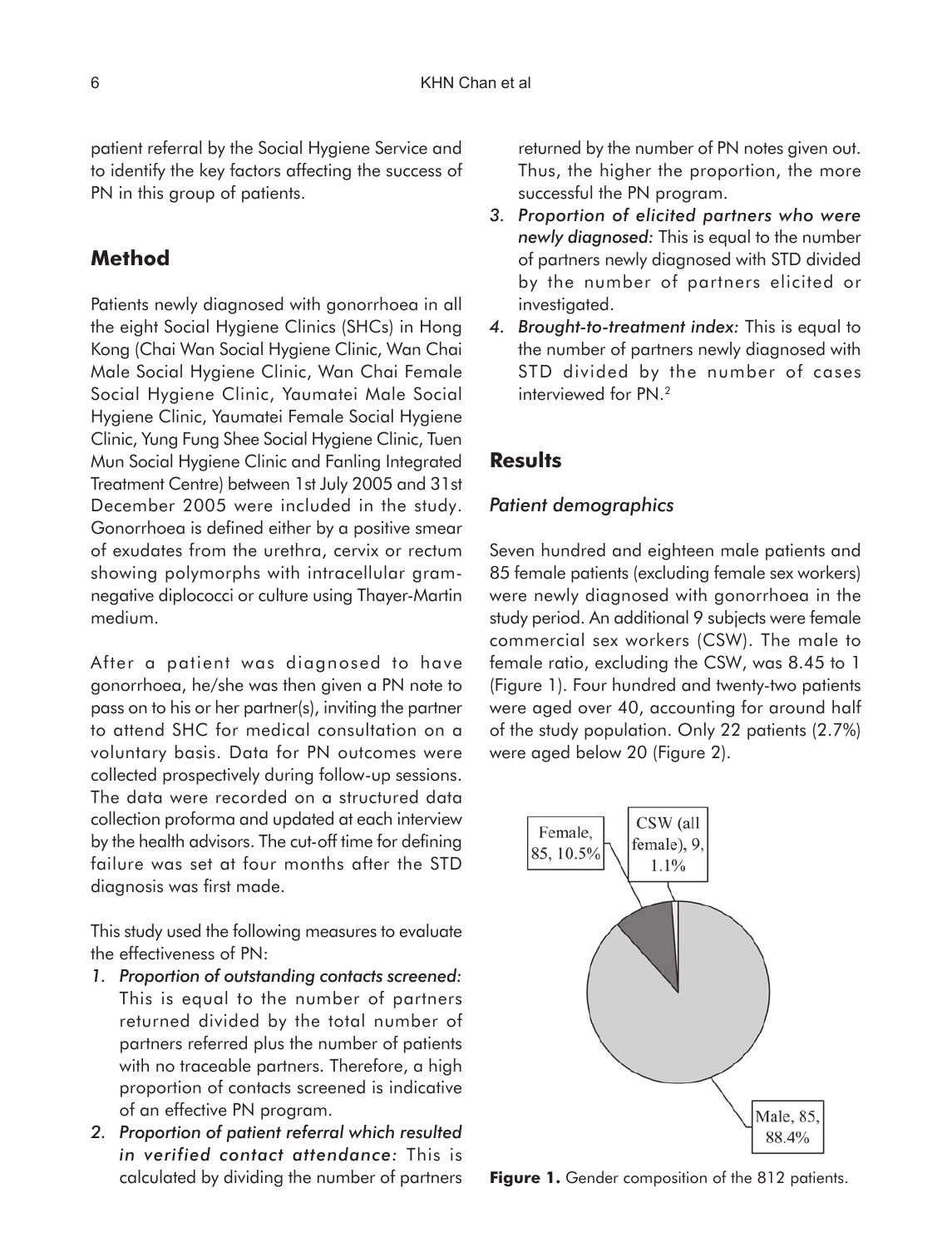



**Figure 2.** Age distribution of the 812 patients.

### *Outcome of partner notification*

Figure 3 is a flowchart illustrating the outcome of PN in this study. All patients received counseling by health advisors and it was found that 384 patients (47.3%) had traceable partners while 428 (52.7%) did not have traceable partners.

For the patients with traceable partners, 152 (39.4%) of them rejected the PN notes and refused to provide information about their partners. One hundred and twenty-five patients (32.6%) accepted the PN notes. A further 107 patients (27.9%), who either had partners located outside Hong Kong or only agreed to inform their partners verbally to attend medical consultations, were given verbal advice (Figure 3).

Among the partners of the patients, 66 (28.4%) returned to SHCs for medical consultations and 47 (20.3%) attended general practitioner or other doctors. Eighty-one patients (34.9%) defaulted follow-up and therefore it was not clear whether their partners were notified. Twelve patients (5.2%) no longer had contact with their partners.

#### *Effectiveness indices*

Table 1 shows the outcome of PN in patients with gonorrhoea. The proportion of outstanding contacts screened was 10.0%. The proportion of patient referral which resulted in verified contact attendance was 52.8%.

Regarding the partners' outcome of patients who received the PN notes, more than 50% of the partners of patients were diagnosed to have one or more of the five STDs (Table 2) and unsurprisingly, gonorrhoea accounted for 55.6% of the diagnoses. The proportion of elicited partners who were newly diagnosed was 30%. The brought-to-treatment index was 16%.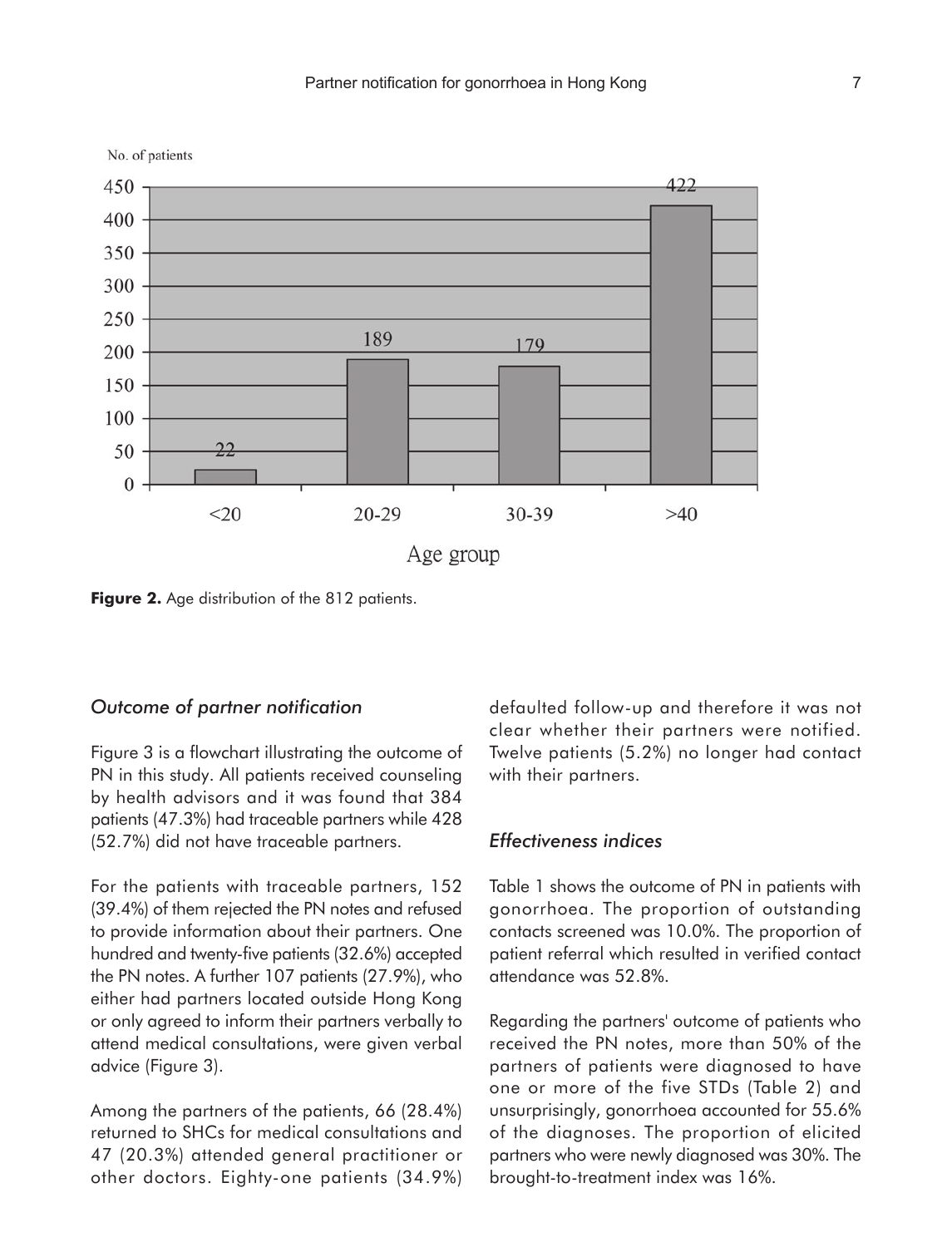

Figure 3. Flowchart showing the outcome of partner notification in this study.

## **Discussion**

According to the statistics published by the Social Hygiene Services, 1759 patients were newly diagnosed with gonorrhoea in the 6 months between 1st July 2000 and 31st December 2000. For the same period in 2005, 812 patients were diagnosed with gonorrhoea, representing a 53.8% decrease as compared with the 2000 data. This decrease from 2000 to 2005 may be due to a number of reasons, including migration of sexually active labour force to Mainland China and a change in the population's health-seeking behaviour. For instance, some patients may use over-the-counter remedies for self-treatment of STDs or visit the traditional Chinese practitioners.<sup>3</sup> Furthermore, around 80% of Hong Kong's STD patients sought treatment from the private sector.4 Consequently, the statistics may merely represent the attendance of patients at the SHCs, rather than the actual disease burden in Hong Kong.

In the present study, around 15.4% (125 out of 812) of patients diagnosed with gonorrhoea received PN notes. This study showed that the proportion of un-traceable partners was high, at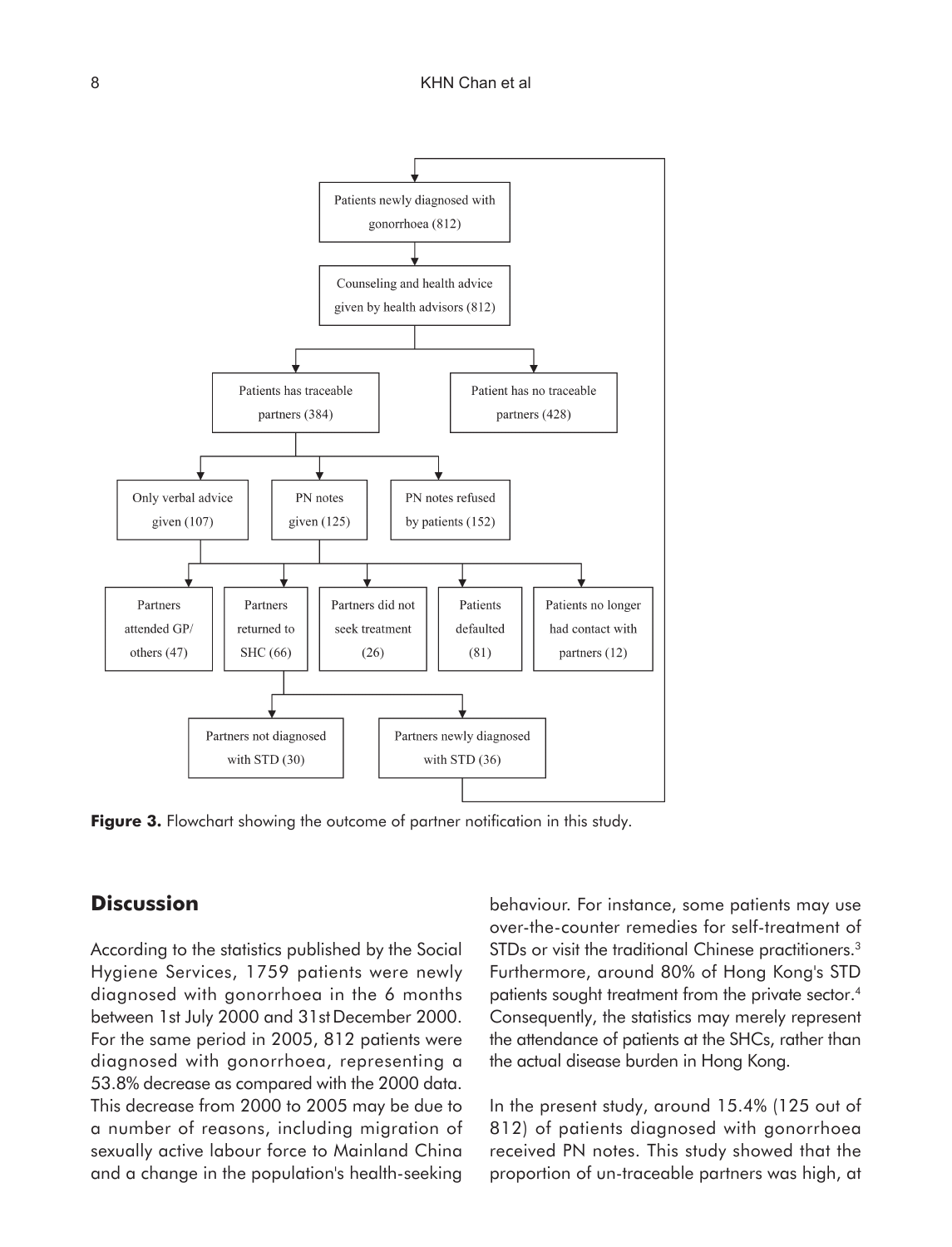|                                                                              | No. of gonorrhoea patients/partners |
|------------------------------------------------------------------------------|-------------------------------------|
| PN notes given                                                               | 125                                 |
| Only verbal advice given                                                     | 107                                 |
| PN note refused by patients                                                  | 152                                 |
| Patients had no traceable partners                                           | 428                                 |
| Partners returned to SHC                                                     | 66                                  |
| Partners attended GP/others                                                  | 47                                  |
| Partners did not seek treatmen                                               | 26                                  |
| Patients no longer had contact with partners                                 | 12                                  |
| Patients defaulted                                                           | 81                                  |
| Proportion of outstanding contacts screened                                  | $66/(428+125+107)$<br>$=10.0\%$     |
| Proportion of patient referral which resulted in verified contact attendance | 66/125<br>$= 52.8%$                 |
| Partners seek medical treatment/total partners referred                      | 48.7%                               |

**Table 1.** Table showing (i) the proportion of outstanding contacts screened and (ii) the proportion of patient referral which resulted in verified contact attendance

**Table 2.** Table showing (i) partners outcome, (ii) proportion of elicited partners who were newly diagnosed and (iii) brought-to-treatment index

|                                                        |                                                                                                             | No. of gonorrhoea partners |
|--------------------------------------------------------|-------------------------------------------------------------------------------------------------------------|----------------------------|
| Partners Outcome                                       | Syphilis                                                                                                    | $\Omega$                   |
|                                                        | Gonorrhoea                                                                                                  | 20                         |
|                                                        | Non-specific gential tract infection/<br>Non-gonococcal urethritis                                          | 16                         |
|                                                        | Genital wart                                                                                                | $\Omega$                   |
|                                                        | Genital herpes                                                                                              | $\Omega$                   |
| Partners newly diagnosed<br>with STDs/notes back ratio |                                                                                                             | 36/66<br>$= 0.55$          |
|                                                        | Proportion of elicited partners who were newly<br>diagnosed=Partners' diagnoses/indices'<br>diagnoses match | 20/66<br>$= 0.30$          |
|                                                        | Brought to<br>treatment index                                                                               | 20/125<br>$= 0.16$         |

52.7% (428/812). This is similar to the scenario in UK, whereby one study showed that the proportion of un-traceable partners among gonorrhoea patients was as high as 79.35%.5 The high proportion of un-traceable partners is a severe impediment to the PN system and poses great difficulty in controlling the spread of STDs, because those who may be affected cannot be identified and treated. As a result, studies should be done to investigate what sub-groups these untraceable partners fall into, such as the proportion that the commercial sex workers account for. In this study, around 13.2% of the patients received verbal advice. This group consists of patients whose partners are outside Hong Kong and those who refuse to receive the PN note but promise to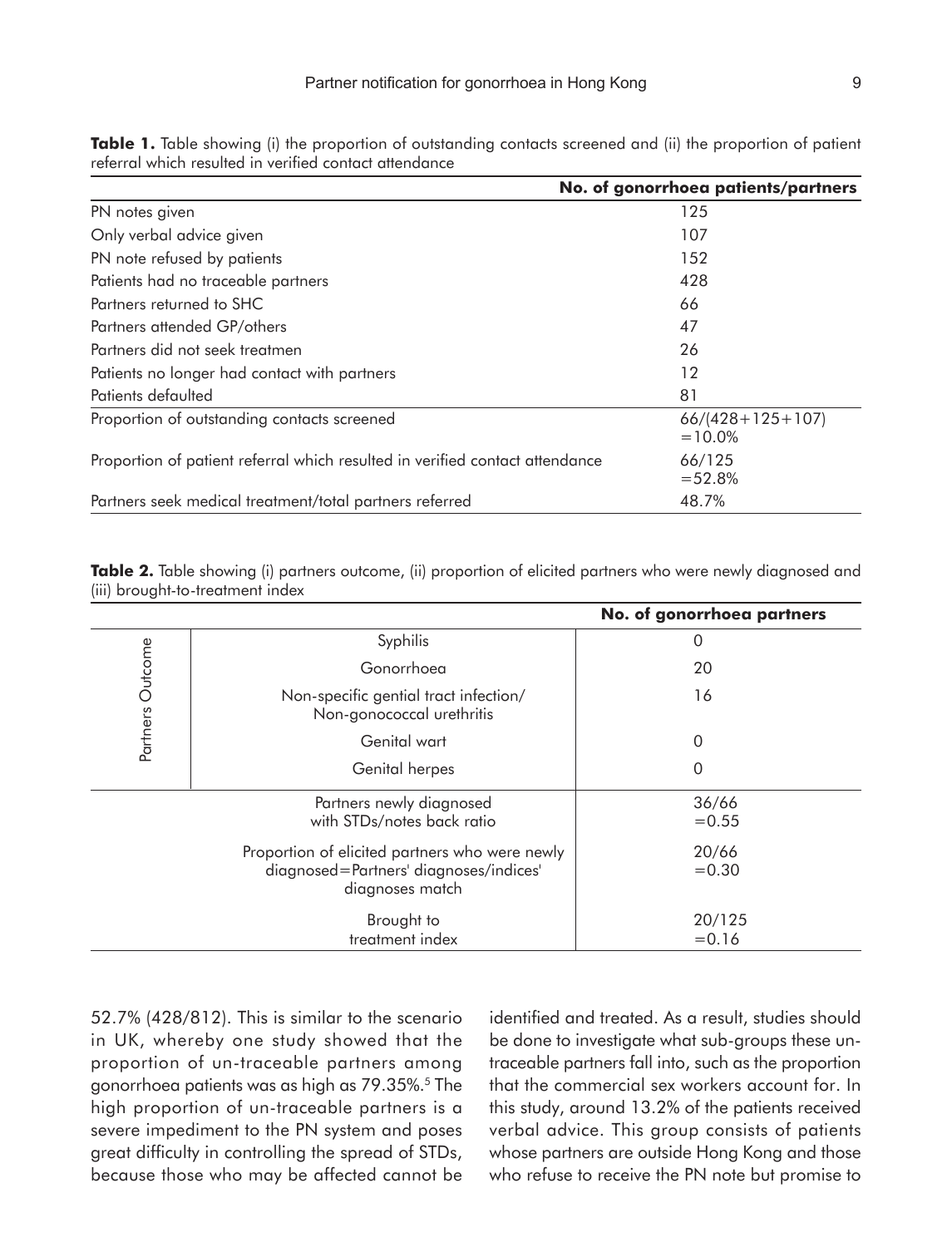inform his/her partners to seek medical consultation. Unfortunately, there are no comparable data in UK or US. However for Hong Kong, this group is significant. Such information is therefore important in the formulation of Hong Kong's long-term strategic plan for the control of STDs.

The proportion of outstanding contacts screened for gonorrhoea patients was 10.0%. In 1999, Bell et al published a study comparing the PN outcome at a provincial clinic (Sheffield Genitourinary Medicine Clinic, Sheffield) and a city clinic (Jefferriss Wing Centre for Sexual Health at the St. Mary's Hospital, London) in UK.<sup>5</sup> This study revealed that the proportion of outstanding contacts screened for gonorrhoea patients was significantly greater in Sheffield than in St. Mary's (19.6% vs 4.5%, p<0.001). They attributed the difference to two main factors. Firstly, there was no alternative medical service within a 10 mile radius of the Sheffield clinic, whereas there were 15 alternative services around St. Mary's. Secondly, there were more resources for PN in Sheffield as evidenced by the smaller number of cases per health adviser. Hong Kong SHCs, being city clinics with heavy patient loads and with alternative medical service providers easily accessible, are probably more similar to St. Mary's than Sheffield. The proportion of outstanding contacts screened for gonorrhoea patients in Hong Kong is considerably higher than that of St. Mary's. 52.8 percent of the patient referral in the present resulted in verified contact attendance, which is higher than that of St. Mary's  $(13\%)$ ,<sup>5</sup> reflecting the high quality of PN program in Hong Kong (Table 3).

In another UK study, Low et al, through reviewing published and unpublished UK studies on gonorrhoea and chlamydia management, proposed national standards for measuring PN outcome for gonorrhoea patients.6 The team proposed evidence based outcome standards of 0.4 contacts per case (40%) in patients with gonorrhoea infection in London or other large cities and 0.6 contacts per case (60%) for patients in small cities. Since Hong Kong is a large city characterised by heavy clinic workload, the standard of 0.4 contacts per cases should be more appropriate. Therefore, it can be seen that the standard of Hong Kong's PN program for gonorrhoea patients (a proportion of patient referral which resulted in verified contact attendance of 52.8%) is comparable to the proposed standard suggested in UK (Table 4).

**Table 3.** Table showing the proportion of outstanding contacts screened among gonorrhoea patients in different studies

| <b>Place</b>            | <b>Outstanding</b><br>contacts | <b>Contacts</b><br>screened | <b>Proportion of outstanding</b><br>contacts screened | <b>Study period</b><br>(months) |  |
|-------------------------|--------------------------------|-----------------------------|-------------------------------------------------------|---------------------------------|--|
| Sheffield <sup>5</sup>  | 659                            | 129                         | 19.6%                                                 | 18                              |  |
| St. Mary's <sup>5</sup> | 2176                           | 98                          | 4.5%                                                  | 18                              |  |
| Hong Kong               | 660                            | 60                          | 10.0%                                                 |                                 |  |

**Table 4.** Table showing the proportion of patient referral which resulted in verified contact attendance in gonorrhoea patients

| <b>Place</b>            | <b>Study period</b><br>(months) |    |  |
|-------------------------|---------------------------------|----|--|
| Sheffield <sup>5</sup>  | 60.0%                           | 18 |  |
| St. Mary's <sup>5</sup> | 13.0%                           | 18 |  |
| Hong Kong               | 52.8%                           | Ô  |  |